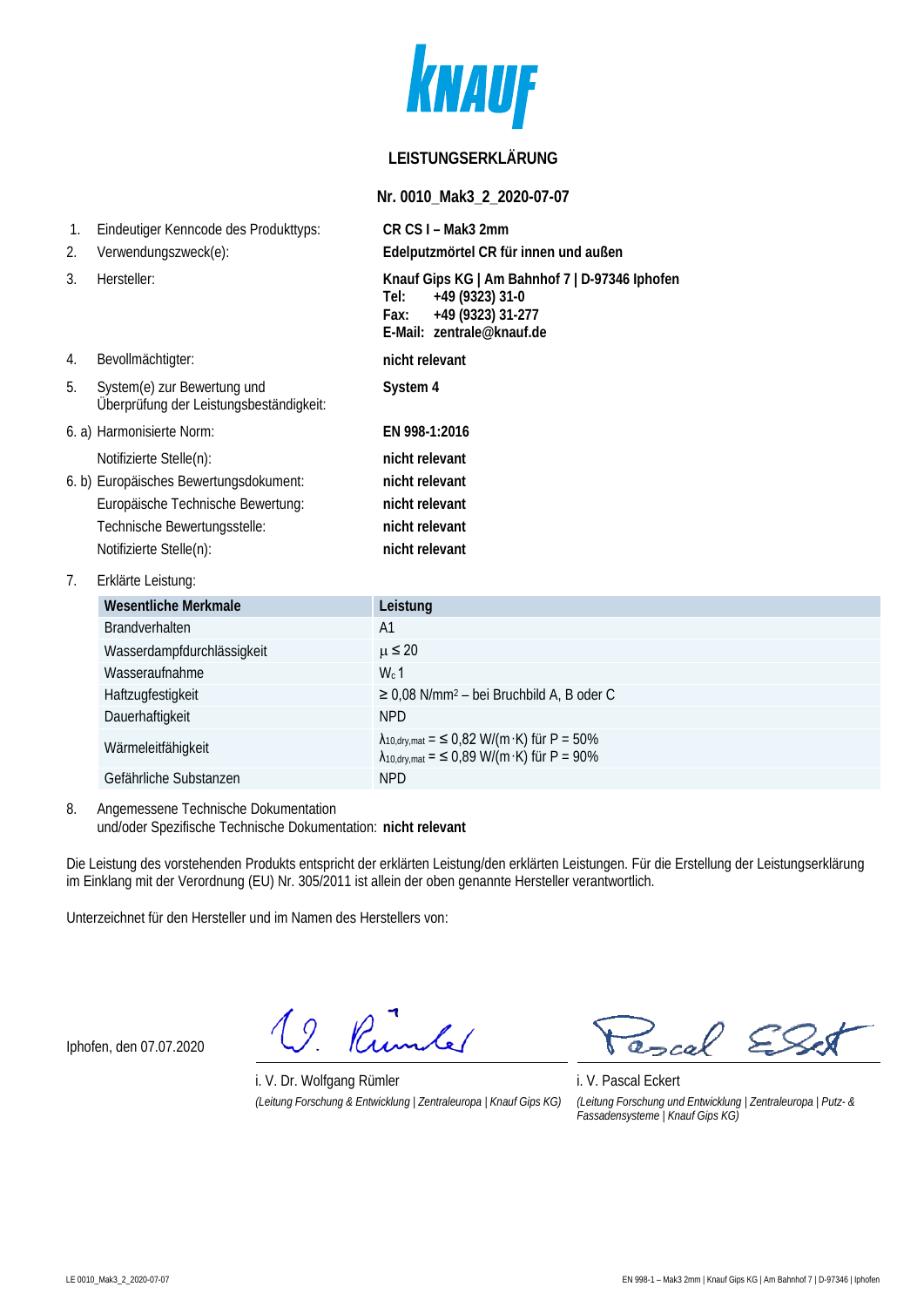

## **DECLARATION OF PERFORMANCE**

### **No 0010\_Mak3\_2\_2020-07-07**

| 1.                            | Unique identification code of the product-type: | CR CS I - Mak3 2mm                                                                                                                  |
|-------------------------------|-------------------------------------------------|-------------------------------------------------------------------------------------------------------------------------------------|
| 2.                            | Intended use/es:                                | Coloured rendering mortar CR for internal and external use                                                                          |
| 3.                            | Manufacturer:                                   | Knauf Gips KG   Am Bahnhof 7   D-97346 Iphofen<br>+49 (9323) 31-0<br>Tel:<br>+49 (9323) 31-277<br>Fax:<br>e-mail: zentrale@knauf.de |
| 4.                            | Authorised representative:                      | not relevant                                                                                                                        |
| 5.                            | System/s of AVCP:                               | System 4                                                                                                                            |
|                               | 6. a) Harmonised standard:                      | EN 998-1:2016                                                                                                                       |
|                               | Notified body/ies:                              | not relevant                                                                                                                        |
|                               | 6. b) European Assessment Document:             | not relevant                                                                                                                        |
|                               | European Technical Assessment:                  | not relevant                                                                                                                        |
|                               | Technical Assessment Body:                      | not relevant                                                                                                                        |
|                               | Notified body/ies:                              | not relevant                                                                                                                        |
| Declared performance/s:<br>7. |                                                 |                                                                                                                                     |
|                               | <b>Essential characteristics</b>                | Performance                                                                                                                         |
|                               | Reaction to fire                                | A <sub>1</sub>                                                                                                                      |
|                               | Water vapour permeability                       | $\mu \leq 20$                                                                                                                       |
|                               | Water absorption                                | $W_c$ 1                                                                                                                             |
|                               | Adhesion                                        | $\geq$ 0,08 N/mm <sup>2</sup> – FP: A, B or C                                                                                       |
|                               | Durability                                      | <b>NPD</b>                                                                                                                          |
|                               | Thermal conductivity                            | $\lambda_{10, dry, mat} =$ < 0,82 W/(m·K) for P = 50%<br>$\lambda_{10, dry, mat} =$ < 0,89 W/(m·K) for P = 90%                      |
|                               | Dangerous substances                            | <b>NPD</b>                                                                                                                          |
| 8.                            | Appropriate Technical Documentation             |                                                                                                                                     |

and/or Specific Technical Documentation: **not relevant**

The performance of the product identified above is in conformity with the set of declared performance/s. This declaration of performance is issued, in accordance with Regulation (EU) No 305/2011, under the sole responsibility of the manufacturer identified above.

Signed for and on behalf of the manufacturer by:

Iphofen, 2020-07-07

19. Rumber

i. V. Dr. Wolfgang Rümler i. V. Pascal Eckert *(Head of Research & Development | Central Europe | Knauf Gips KG)*

col

*(Head of Research & Development | Central Europe | plaster and facade | Knauf Gips KG)*